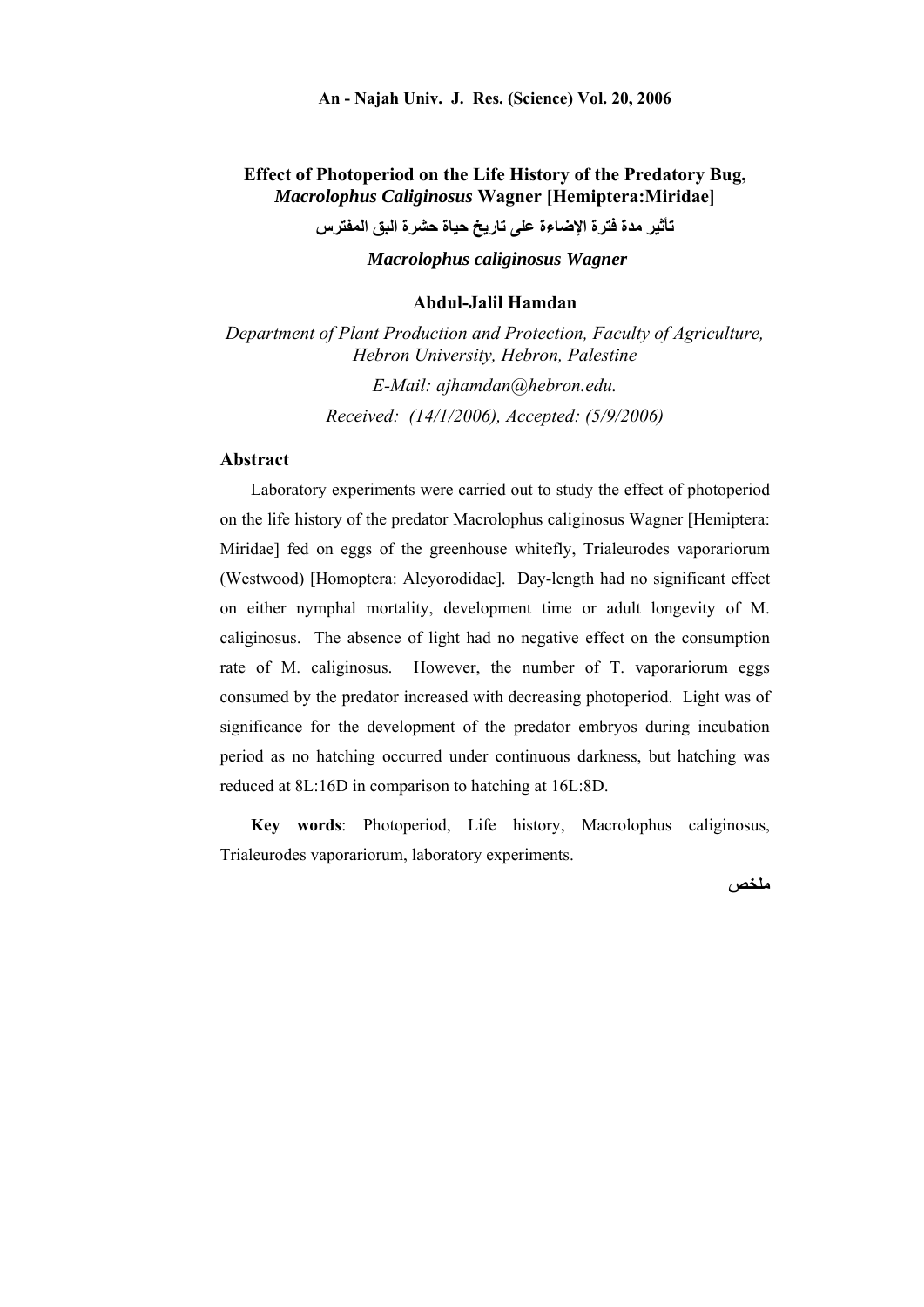**136 ـــــــــــــــــــــــــــــــــــــــــــــــــــ" Effect of Photoperiod on the Life History of the ……"**

تم إجراء أبحاث مخبرية لدراسة تاثير مدة فترة الاضاءة على دورة حياة البق المفترس Wagner *caliginosus Macrolophus* عند تغذيته على بيوض ذبابة البيوت الزجاجية البيضاء (Westwood(*vaporariorum Trialeurodes* لقد وُجدَ أن فترة الاضاءة ليس لها تاثيرات معنوية على أي من معدلات وفيات حوريات البق أو فترة التطور أو مدة حياة الحشرات الكاملة. بالإضافة الى ذلك، لم يلاحظ وجود تاثيرات سلبية لانعدام الاضاءة على معدلات الافتراس لحشرات البق على بيوض ذبابة البيوت الزجاجية البيضاء. كما وجد أن معدلات الاستهلاك لبيوض الذباب الأبيض قد ازدادت مع انخفاض فترات الاضاءة وأظهرت الدراسة أن الإضاءة كانت ضرورية لحدوث التطور في الأجنة في بيوض البق ولم يحدث فقس في أي من هذه البيوض التي حفظت تحت ظروف الظلام المستمر (D:24L0(، واما تحت ظروف الإضاءة القصيرة (D:16L8(، فان معدلات الفقس آانت منخفضة وذلك بالمقارنة مع الإضاءة الطويلة (D16:8(.

#### **Introduction**

Environmental factors such as light, temperature, humidity, rainfall, food, natural enemies, and competitors show characteristic seasonal patterns of change. Photoperiod offers the most reliable cues to approaching seasonal changes  $(3)$ . Except the equator, each altitude shows a regular seasonal pattern of changes in day-length and, as one moves farther from the equator, these changes become more pronounced  $(3)$ . Insects have commonly evolved adaptations that take advantage of this reliability and, thus, photoperiod is the primary regulator of diapauses induction. Insects have exploited extensively the geographical patterns of photoperiod in their evolution of ecological, physiological, morphological and behavioural adaptation $^{(3)}$ .

Insect responses to photoperiod changes fall into four categories: (i) for some species it is not important whether day-lengths are changing. The only significant factor for such species is the duration of day-length in relation to the critical photoperiod  $(8)$ ; (ii) other species do respond to

An - Najah Univ. J. Res. (Science) Vol. 20, 2006 *An* - Najah Univ. J. Res. (Science) Vol. 20, 2006 *An*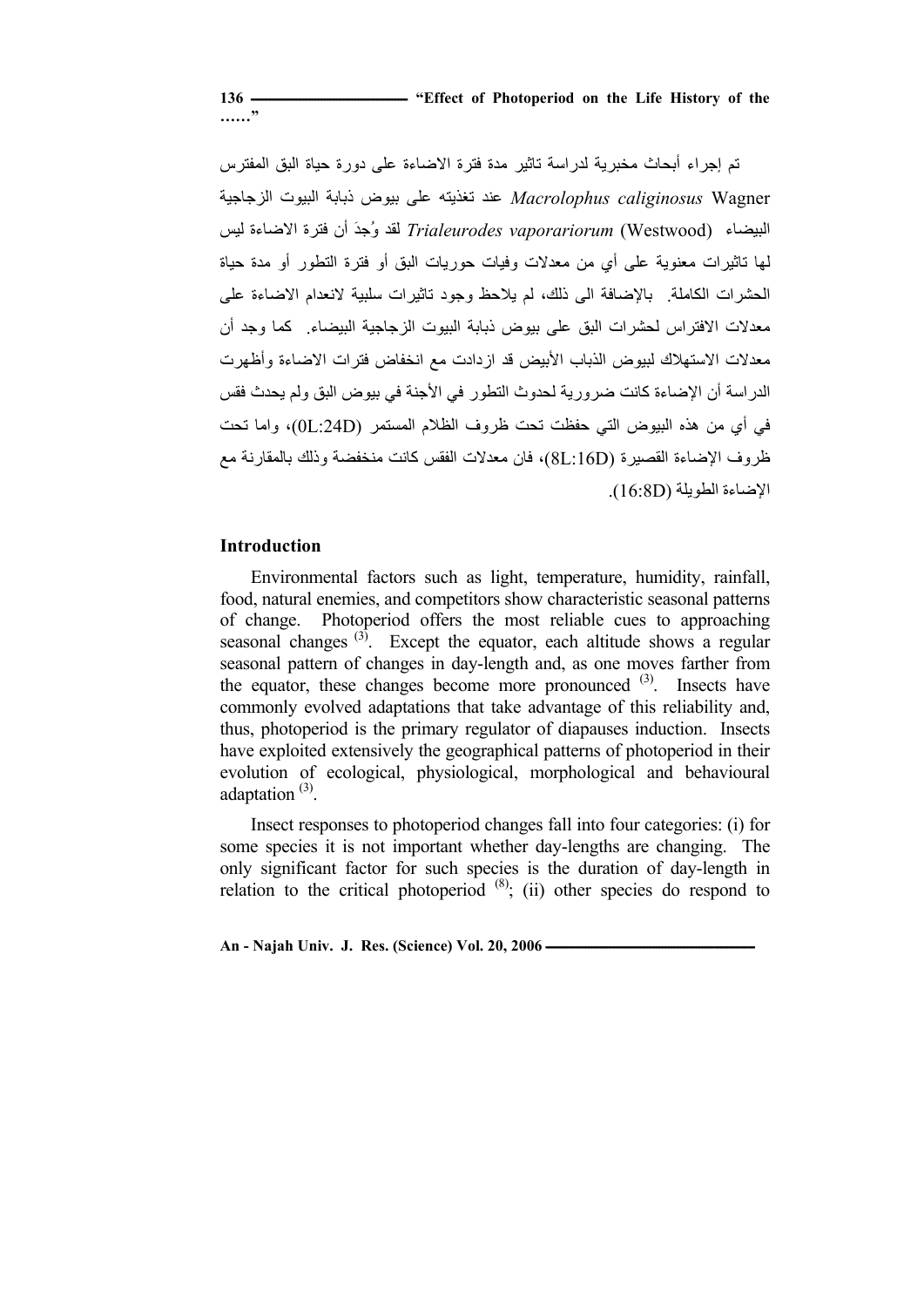changes in day-length across a critical photoperiod by inducing or maintaining diapause. Neither constant long days nor constant short days in themselves are sufficient to induce a high incidence of diapause and, if reared strictly under constant photoperiod, these insects show a very low incidence of diapause; (iii) there are insect species that respond to a change in day-length across a critical photoperiod by terminating their diapause. If these species are reared under constant photoperiods, the response curve consists of an approximately straight line at 100% diapause. However, if the sensitive stage experiences an increase in day-length from a short day (below the critical photoperiod) to a longer one (above it), diapause is avoided or is terminated. This response is termed the short-day-long-day response  $(7)$ ; and (iv) species that respond to changes in day-length without a critical photoperiod. The question remains whether the actual changes in day-length alone can induce or terminate diapause independently of a critical photoperiod (10-11).

Daily patterns of behaviour are apparent in the activity of most insect species. According to their behavioural response to photoperiod, insect species were classified into three groups including diurnal, nocturnal, and crepuscular species. These differences in activity patterns were attributed to daily cycles of temperature, humidity and light intensity  $(3)$ . It has been reported that the nocturnal insects are active only at night due to their motor activity that is inhibited by daylight, and if they kept in a continuous darkness, their activity would be expected to continue  $(3)$ .

Host searching and habitat finding is one of the fascinating and challenging subjects in the biology of any beneficial insect. Temperature is the primary factor influencing insect behaviour, but light could have a considerable effect on the activity and searching potential of a predatory insect  $(6)$ . For example, chrysopids are more efficient in the dark, while, adult of aphid predatory midge, *Aphidoletes aphidomyza* (Rond.) [Diptera: Cecidomyiidae], is active only at dusk or in darkness  $(5)$ .

#### **Objectives**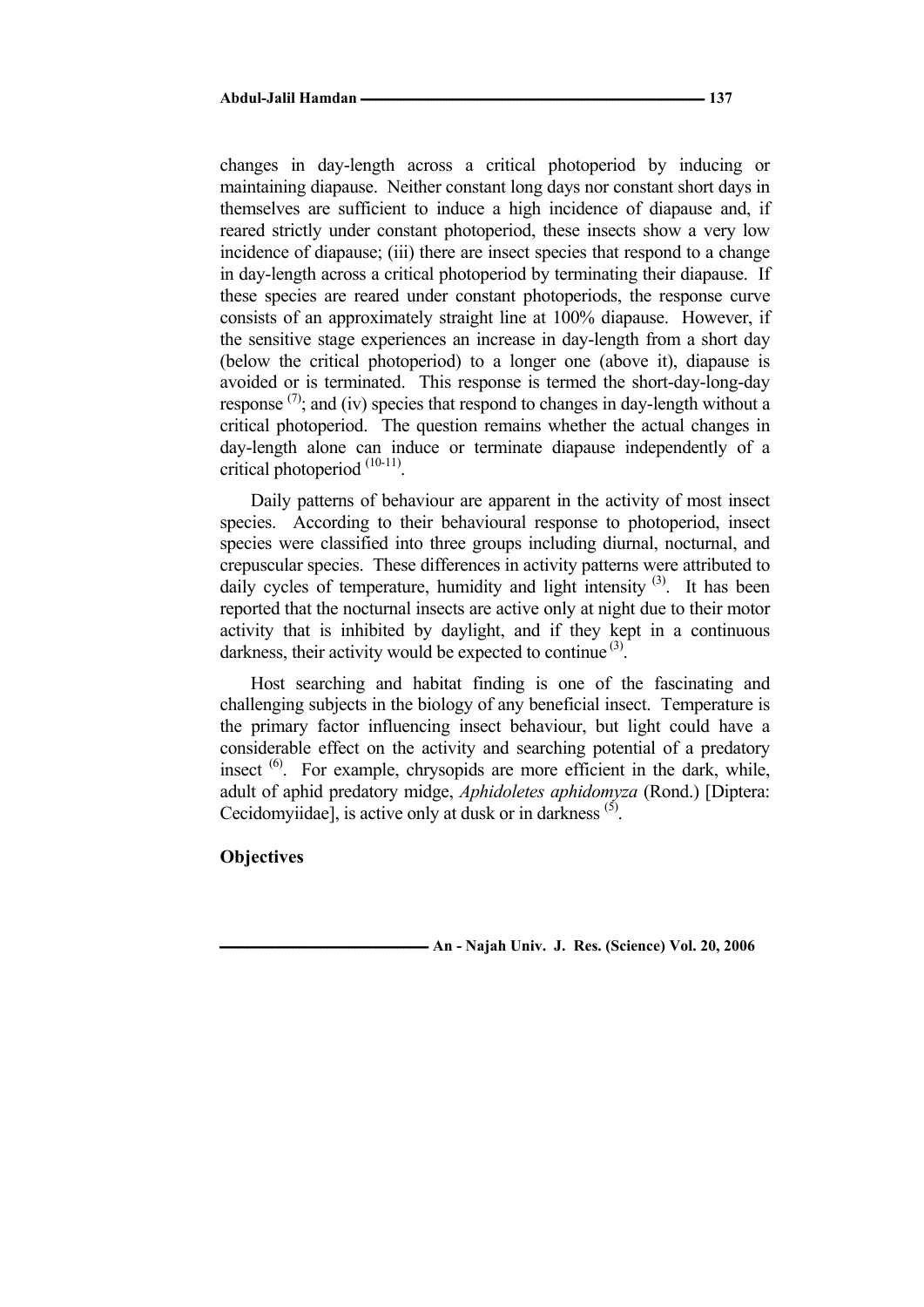**……"**

The objectives of the present research are to study the effect of photoperiod regime on egg incubation period, development time and mortality of nymph as well as adult longevity and fertility of *Macrolophus caliginosus* fed on eggs of the greenhouse whitefly (GHWF), *Trialeurodes vaporariorum.* In addition, the consumption rate for the eggs of the greenhouse whitefly by this predator was determined.

# **Materials and Methods**

Three photoperiod treatments, 16:8., 8:16 and 0:24 (L:D) were used to study the effect of photoperiod regimes on the life cycle of *M. caliginosus* reared on GHWF eggs offered on tobacco leaf-disks for two generations in incubators at 25°C and 75% r.h.

Newly emerged nymphs obtained from eggs of *M. caliginosus* that reared on GHWF eggs on tobacco leaf-disks at 25°C, 75% r.h. and 16:8 L:D were used for starting the research.

Two experimental sets were conducted, in the first set, 57, 52, and 18 predator nymphs were kept at 16:8, 8:16, and 0:24 (L:D) were used.

In each treatment, each nymphal instar was provided a heavy infestation of GHWF eggs on tobacco leaf-discs placed in a 2.4 cm diameter Perspexsandwich cage  $(4)$ .

Each Perspex-sandwich cage was made from a 2.4 cm diameter hole done centrally in a Perspex sheet, 75L x 38W x 8T mm. This sheet was sandwiched between a 75L x 38W mm glass slide placed below the underside of the cage and a 75L x 38Wx3T mm Perspex sheet with a 10 mm hole done centrally and covered with a 50 mesh cloth and placed above the upper side of the cage, all held together by rubber bands.

Each predator was provided with the prey eggs on tobacco leaf-discs placed underside upwards on a 2 mm thick agar media to maintain the leafdisc in fresh condition.

When the predator reached the adulthood, each female was coupled with a male and caged in 5 cm diameter Petri-dish cage under its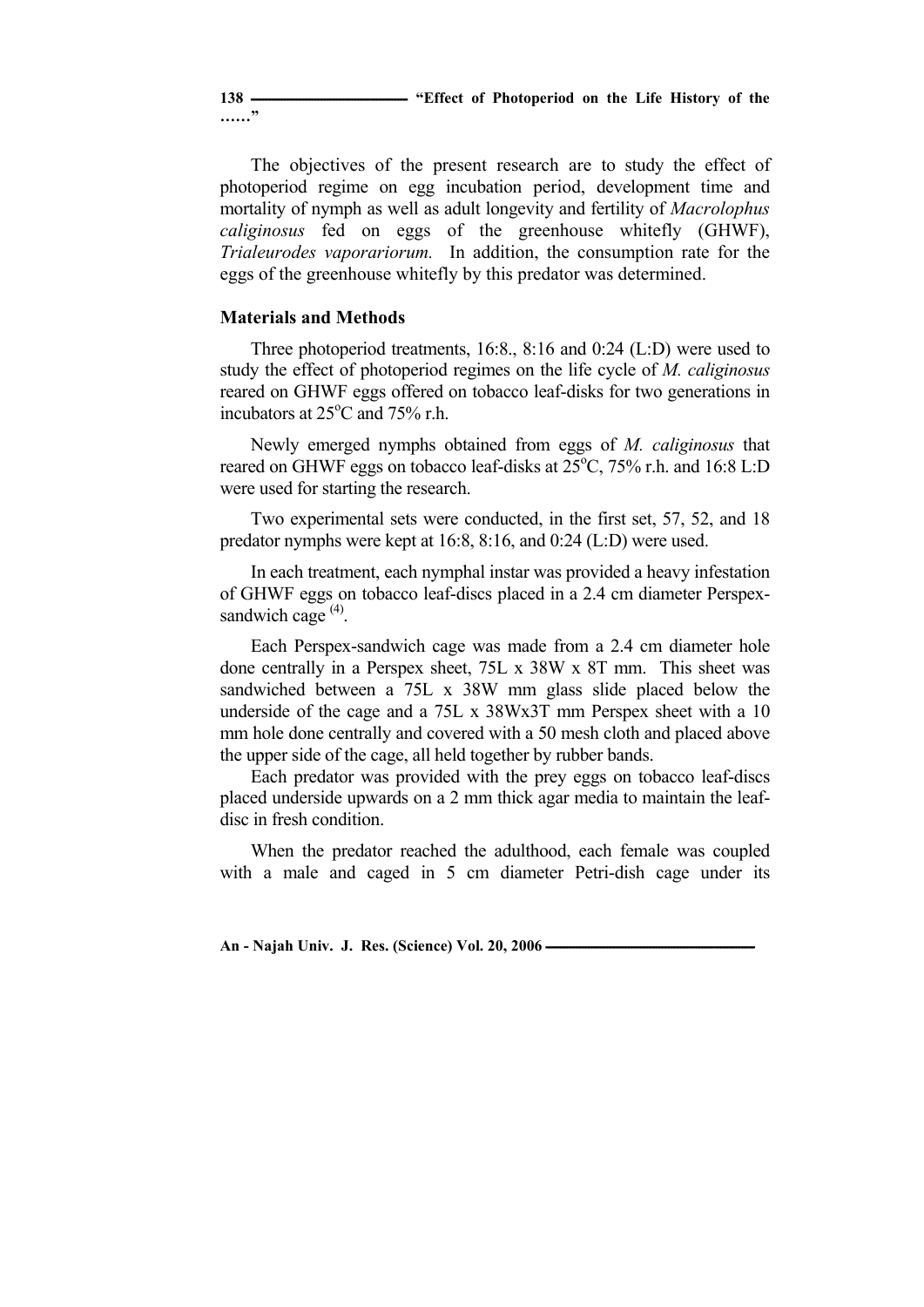standardized experimental conditions and provided by tobacco leaf-discs heavily infested with GHWF eggs.

In addition, a *Pelargonium* leaf, free from GHWF infestation was included in the cage as an alternative oviposition site for the predator  $<sup>(4)</sup>$ .</sup>

Adults of the predator were transferred to freshly prepared cages every other day, and the tobacco leaf-discs and the *Pelargonium* leaves occupied by *M. caliginosus* eggs were kept under its relevant standardized experimental conditions as those used for nymphal development. Then hatching rate was recorded at 24 hours interval.

In the second experimental set, 18 predator nymphs that had emerged from 16L:8D and 17 from 8L:16D were reared for a second generation under the same conditions. Since no nymphs were emerged from eggs maintained under 0L:24D, 25 predator nymphs obtained from the 16L:8D treatment were used the full darkness treatment in the second treatment set.

In addition, to investigate if the full darkness affected rate of hatching of eggs of the predator, leaf-discs with the predator eggs that laid under full darkness treatment of the second experimental set were transferred to an incubator with 16L:8D and observed for nymphal emergence.

#### **Data collection and statistical analysis**:

The consumption rate of the predator from GHWF eggs under each photoperiod regime was determined by counting the daily number of GHWF eggshells remained on each leaf-disk as the predator was observed sucking the fluid of GHWF eggs and leaving the eggshells behind.

The fertility of the predator under each treatment was calculated by counting daily the number of nymphs which emerged from leaf-disks that the adult predators were reared on.

Statistical analysis for the comparison between the three photoperiod regimes was done using one way ANOVA, Tukey's family error rate, meanwhile comparison between the two generations was calculated by using t-test analysis.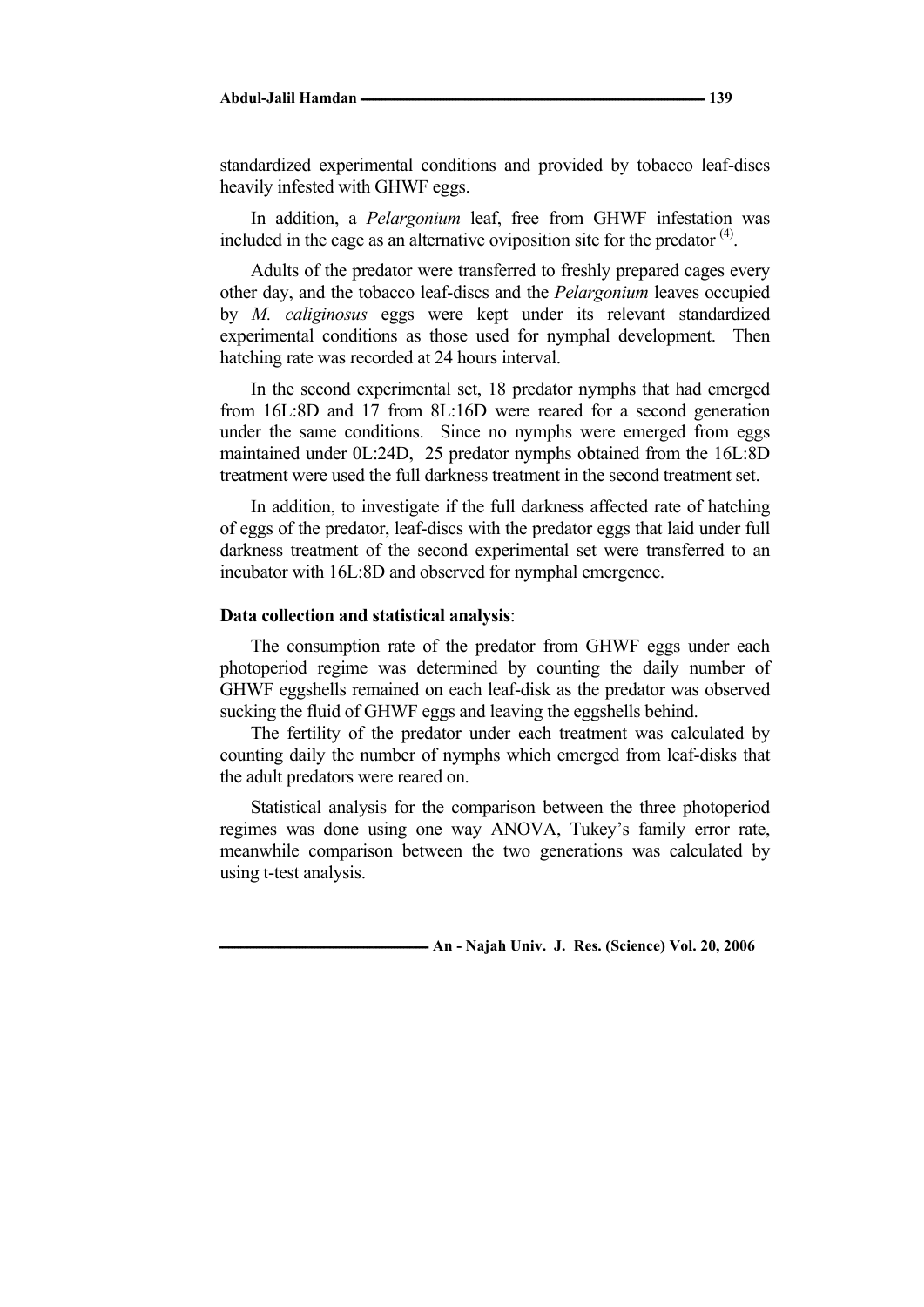**……"**

Standard Error for the % mortality was calculated from the equation:

s.e.  $= 100 \sqrt{p} q/n$ , where  $p =$  proportion of mortality,  $q = 1 - p$  and n = number of replications.

*P value* for percentage mortality was calculated using  $\chi^2$  analysis

# **Results**

# **1. Effect of photoperiod on nymphal development time and female longevity of** *M. caliginosus***:**

Over the two generations, neither nymphal development nor adult longevity were significantly affected by photoperiod (Table 1). However, at 8L:16D, the duration of nymphal development was significantly shorter in the second generation than in the first generation  $(P = 0.037)$ .

**Table (1):** Duration Means (Days  $\pm$  S.E.) of nymphal development and adult longevity Means (Days±S.E.) of *M. caliginosus* under different photoperiods.

| <b>Parameters</b>   | <b>Generation</b>          | 16L:8D             | 8L:16D                | 0L:24D                | P value    |
|---------------------|----------------------------|--------------------|-----------------------|-----------------------|------------|
| <b>Duration of</b>  | $1st$ generation           | $18.9 \pm$<br>0.24 | $19.2 \pm$<br>0.31    | $18.0 \pm$<br>0.52    | $0.094$ NS |
| <b>Nymphal</b>      | $2nd$ generation           | $18.7 \pm$<br>0.43 | $17.7 \pm$<br>0.68    | $17.9 \pm$<br>$0.67*$ | 0.583 NS   |
| <b>Development</b>  | P value                    | 0.68 NS            | $0.037*$              | $0.94$ NS             |            |
| <b>Adult Female</b> | 1 <sup>st</sup> generation | $9.9 \pm 0.88$     | $9.7 \pm 1.8$<br>(12) | $13.6 \pm$<br>2.3     | 0.151 NS   |
| Longevity           | $2nd$ generation           | $11.6 \pm 2.6$     | $13.8 \pm$<br>4.55(4) | $10.6 \pm$<br>0.88    | 0.684 NS   |
|                     | P value                    | 0.56 NS            | 0.45 NS               | 0.27 NS               |            |

**\*** The nymphs used for starting the treatment were obtained from 16L:8D treatment.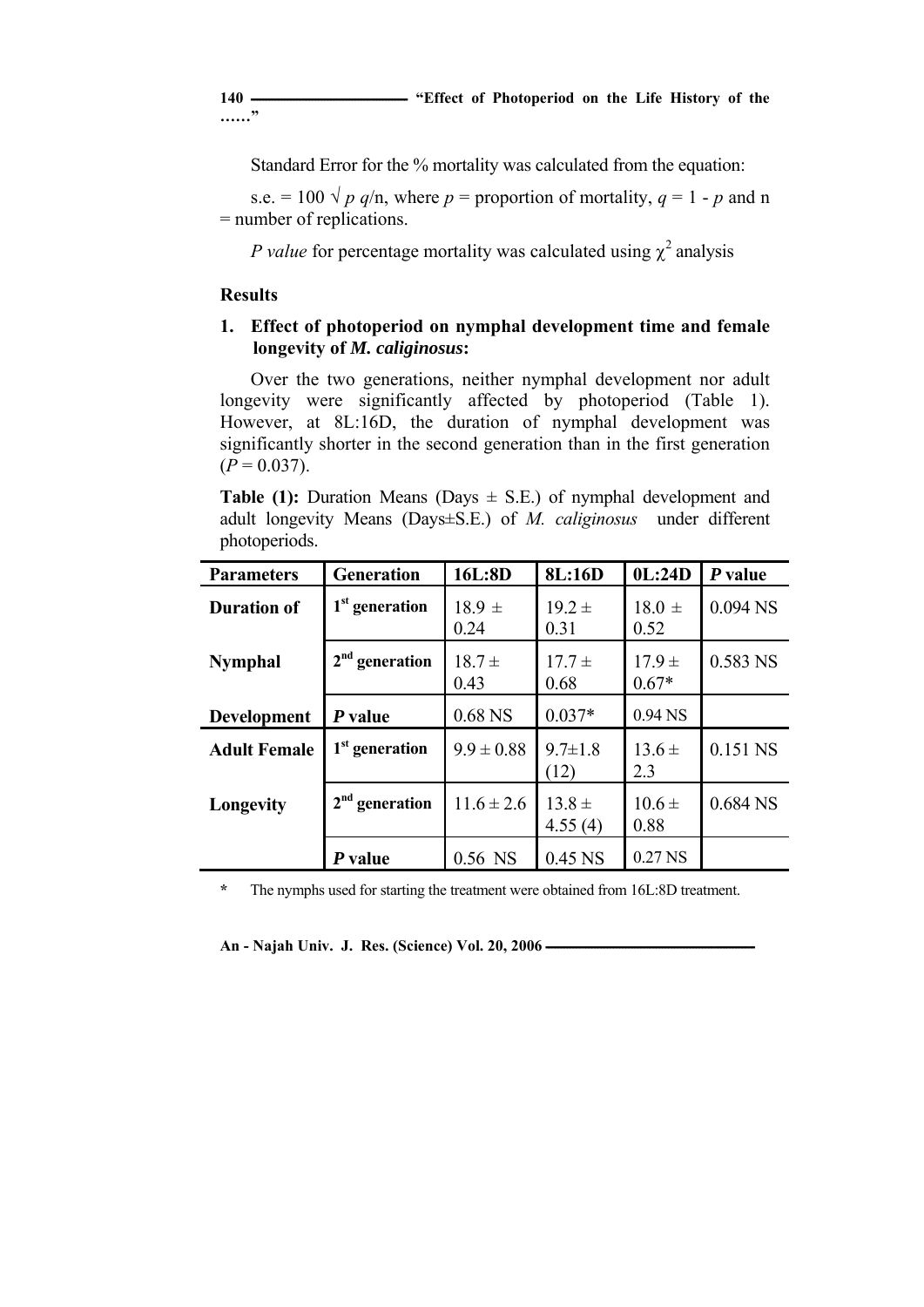## **2. Effect of photoperiod on nymphal mortality of** *M. caliginosus* **fed on greenhouse whitefly eggs:**

There were no significant differences in the mortality of *M. caliginosus* nymphs in three examined photoperiods within each generation (Table 2). However, mortality was higher at 8L:16D than in the other two treatments, but the difference was not significant. Nor did rearing the predator under these programms for a second generation results in any significant difference in the mortality from that in the first generation under a similar photoperiod.

**Table (2):** Percent mortality of *M. caliginosus* nymphs recorded under different photoperiods (% Mortality  $\pm$  s.e.  $(d/n)^{*}$ )

| <b>Photoperiod</b><br>program | 1 <sup>st</sup> generation | $2nd$ generation           | P value      |  |
|-------------------------------|----------------------------|----------------------------|--------------|--|
| 16L:8D                        | $28.1 \pm 5.95(16/57)$     | $33.3 \pm$<br>11.11(6/18)  | $0.669$ NS** |  |
| 8L:16D                        | $46.2 \pm 6.91(24/52)$     | 58.8 $\pm$<br>11.93(10/17) | 0.365 NS     |  |
| 0L:24D                        | $38.9 \pm 11.49(7/18)$     | $33.3 \pm 9.62(8/24)$      | 0.710 NS     |  |
| P value                       | $0.147$ NS                 | 0.197 NS                   |              |  |

**\*:** (d/n) = number of nymphs that died/ number of nymphs which started the experiment.

\*\*:  $NS = Not significant at P value \le 0.05$ .

Also, results in Table 2 showed that no significant differences in the nymphal mortality of the predator were recorded for each photoperiod regime between two generations.

# **3. Effect of Photoperiod on consumption of** *M. caliginosus* **fed on greenhouse whitefly eggs:**

The mean number of GHWF eggs consumed daily by a single *M. caliginosus* nymph during it's development was significantly greater under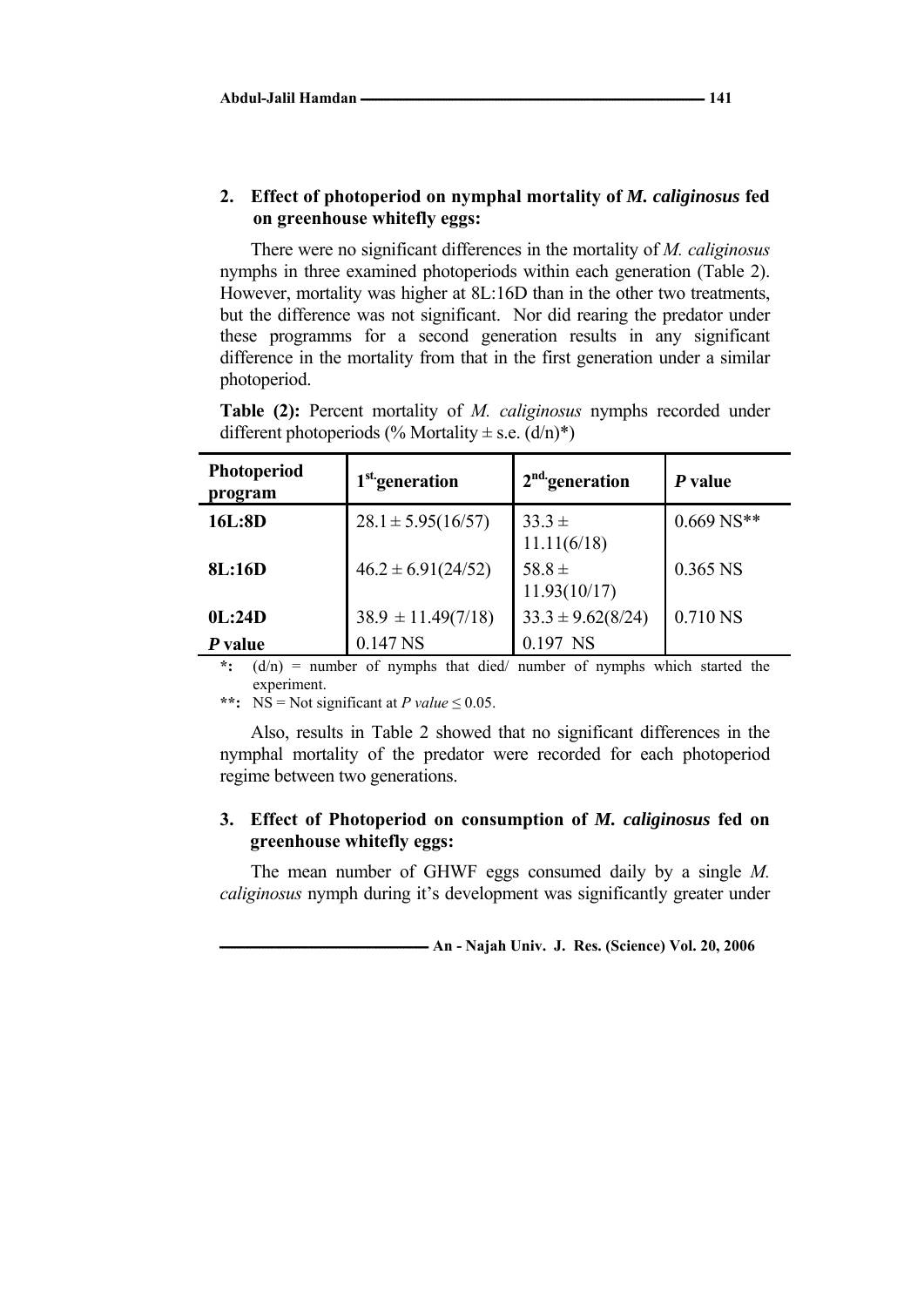# **142 ـــــــــــــــــــــــــــــــــــــــــــــــــــ" Effect of Photoperiod on the Life History of the**

**……"**

the continuous darkness (0L:24D) than under 8:16 or 16:8 (L:D) whereas the consumption rate of nymphs did not differ significantly among 8L:16D and 16L:8D treatment (Table 3). Moreover, the total greenhouse whitefly eggs consumed during the whole development time of *M. caliginosus*  nymph as well as the daily consumption of adult tended to increase with decreasing photoperiod, but these were not significantly different.

| <b>Table (3):</b> Mean number of greenhouse white fly eggs consumed by $M$ . |  |  |  |  |  |  |  |  |  |
|------------------------------------------------------------------------------|--|--|--|--|--|--|--|--|--|
| <i>caliginosus</i> under different photoperiods (Means $\pm$ s.e.)           |  |  |  |  |  |  |  |  |  |

| <b>Photoperio</b><br>d | <b>Total</b><br>consumption<br>during<br>development | <b>Daily</b><br>consumption by<br>nymphs | <b>Daily</b><br>consumption by<br>adults |
|------------------------|------------------------------------------------------|------------------------------------------|------------------------------------------|
| 16L:8D                 | $663.2 \pm 21.1$                                     | $35.7^b \pm 1.43$                        | $65.6 \pm 9.43$                          |
| <b>8L:16D</b>          | $703.4 \pm 38.86$                                    | $36.6^{\mathrm{b}} \pm 2.28$             | $69.8 \pm 20.39$                         |
| 0L:24D                 | $763.7 \pm 44.65$                                    | $42.7^{\text{a}} \pm 2.24$               | $98.3 \pm 10.2$                          |
| P. value               | 0.095 NS                                             | $0.022*$                                 | $0.141$ NS                               |

**\*:** Means within a column with different letters differ significantly at *P ≤* 0.05

## **3. Effect of photoperiod on fertility of** *M. caliginosus* **fed on greenhouse whitefly eggs:**

There was no significant effect of the photoperiod neither on the proportion of females that developed to adulthood nor on the proportion of the fertile females that laid eggs (Table 4).

The mean numbers of offspring produced per female in both generations did not differ significantly ( $P \le 0.05$ ). However, in the first generation, nymphs emerged only from the 16:8 and 8:16 (L:D) treatments, while in the second generation, nymphs emerge only from the 16L:8D treatment.

There was no significant difference in the incubation period when eggs were incubated at either 16:8 or 8:16 (L:D) photoperiod (Table 4).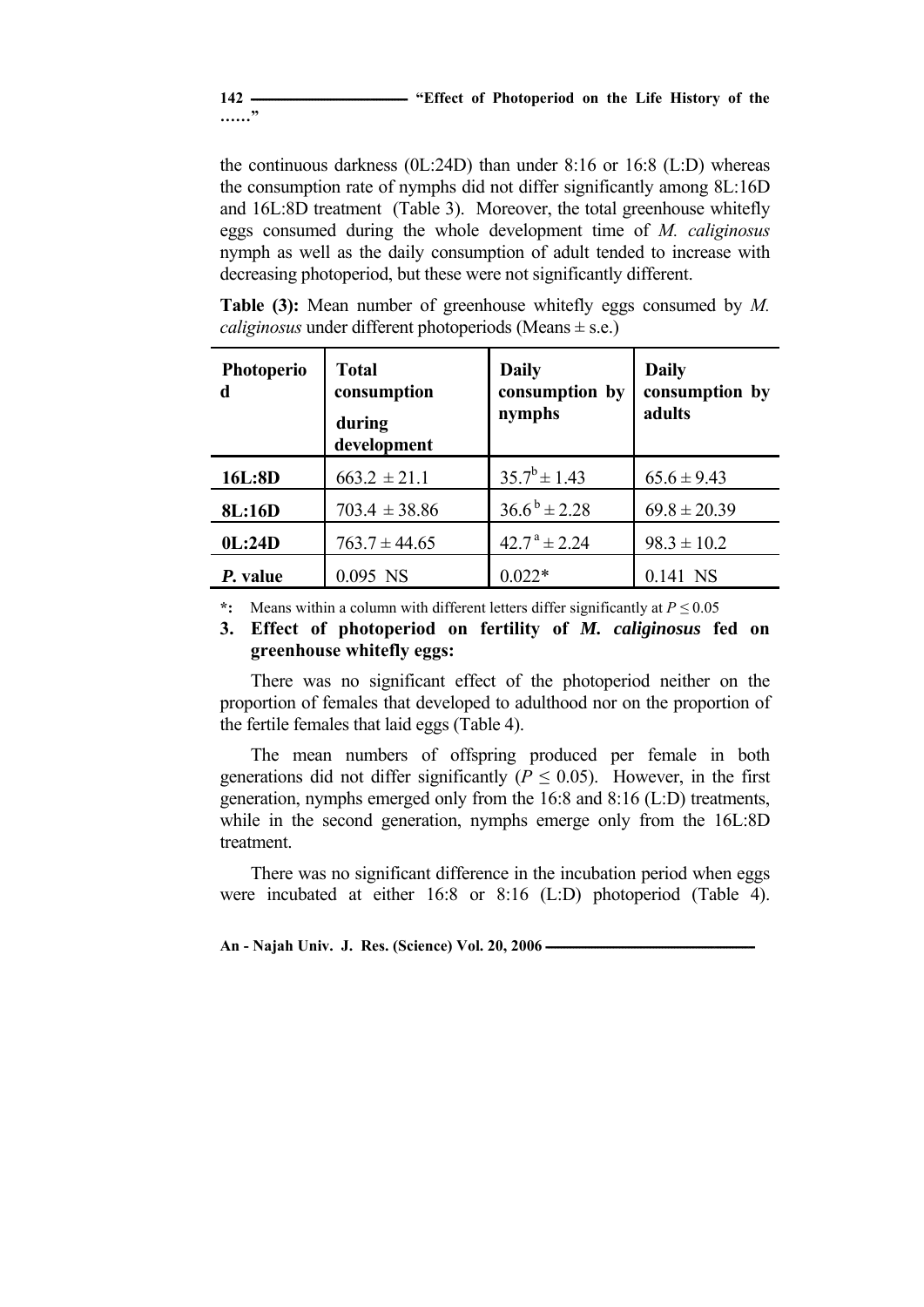However, eggs were laid by females reared at 0L:24D but those eggs did not hatch when kept under the same photoperiod (0l:24D) in the first generation, whilst when the 0L:24D treatment was repeated for the second generation and their leaf-discs were incubated under 16L:8D photoperiod, nymphs had emerged in an incubation period similar to that taken by eggs laid by females reared at 16L:8D and incubated also at that photoperiod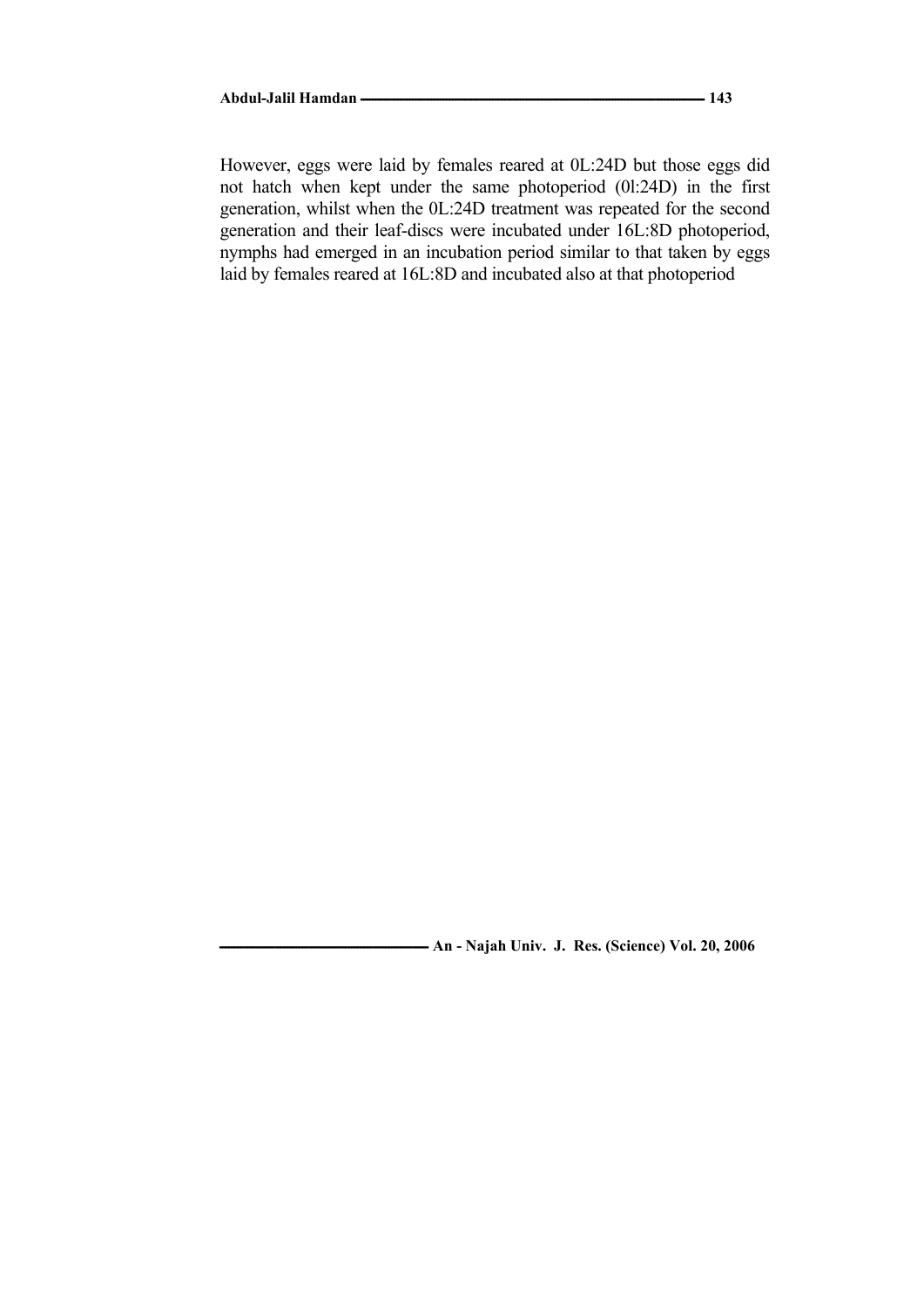**……"**

| <b>Parameter</b>  |                  | Photoperiod  |                 |                    |           |  |
|-------------------|------------------|--------------|-----------------|--------------------|-----------|--|
|                   | Generation       | 16L:8D       | 8L:16D          | 0L:24D             | $P$ value |  |
| <b>Proportion</b> | $1st$ generation | $0.54 \pm$   | $0.50 \pm$      | $0.64 \pm$         | 0.883     |  |
| of females        |                  | 0.08         | 0.09            | 0.14               | <b>NS</b> |  |
|                   | $2nd$ generation | $0.67 \pm$   | $0.57 \pm$      | $0.62 \pm$         |           |  |
|                   |                  | 0.14         | 0.19            | 0.12               |           |  |
| <b>Proportion</b> | $1st$ generation | $0.67 \pm$   | $0.45 \pm$      | $0.86 \pm$         | 0.081     |  |
| of fertile        |                  | 0.11         | 0.16            | 0.13               | <b>NS</b> |  |
| females           | $2nd$ generation | $0.47 +$     | $0.5 \pm 0.25$  | $0.20 \pm$         |           |  |
|                   |                  | 0.18         |                 | 0.13               |           |  |
| <b>Total</b>      | $1st$ generation | $7.2(N)$ ±   | $4.6(N) \pm$    | $6.7(E) \pm$       | 0.670     |  |
| offspring*/       |                  | 1.52         | 0.3             | 2.16               | <b>NS</b> |  |
| female            | $2nd$ generation | $3.9(N) \pm$ | $2.0(E) \pm$    | $2.5(N) \pm$       | 0.852     |  |
|                   |                  | 2.7          | 1.15            | 1.86               | <b>NS</b> |  |
|                   | $P$ value        | 0.31 NS      | 0.42 NS         | 0.16 <sub>NS</sub> |           |  |
| <b>Total</b>      | $1st$ generation | $10.8 \pm$   | $10.2 \pm 5.70$ | Non                | 0.895     |  |
| nymphs/           |                  | 1.36         |                 | emerged            | <b>NS</b> |  |
| fertile           | $2nd$ generation | $10.3 \pm$   | Non             | $12.5 +$           | 0.817     |  |
| female            |                  | 5.84         | emerged         | 5.49**             | <b>NS</b> |  |
|                   | $P$ value        | 0.914 NS     |                 |                    |           |  |
| <b>Incubation</b> | $1st$ gener.     | $11.9 +$     | $12.0 \pm 0.35$ | Non                | 0.88      |  |
| period            |                  | 0.21         |                 | emerged            | <b>NS</b> |  |
| (days)            | $2nd$ gener.     | $11.7 +$     | N <sub>o</sub>  | $11.0 \pm$         | 0.16      |  |
|                   |                  | 0.3          | emerged         | $0.39**$           | <b>NS</b> |  |
|                   | $P$ value        | $0.67$ NS    |                 |                    |           |  |

Table (4): Fertility of *M. caliginous* under different photoperiods (Means  $\pm$ s.e.).

**\*:** (N) = nymphs, (E)= eggs which did not hatch.

.

**\*\*:** Eggs laid under 0:24 L:D and incubated under 16:8 L:D.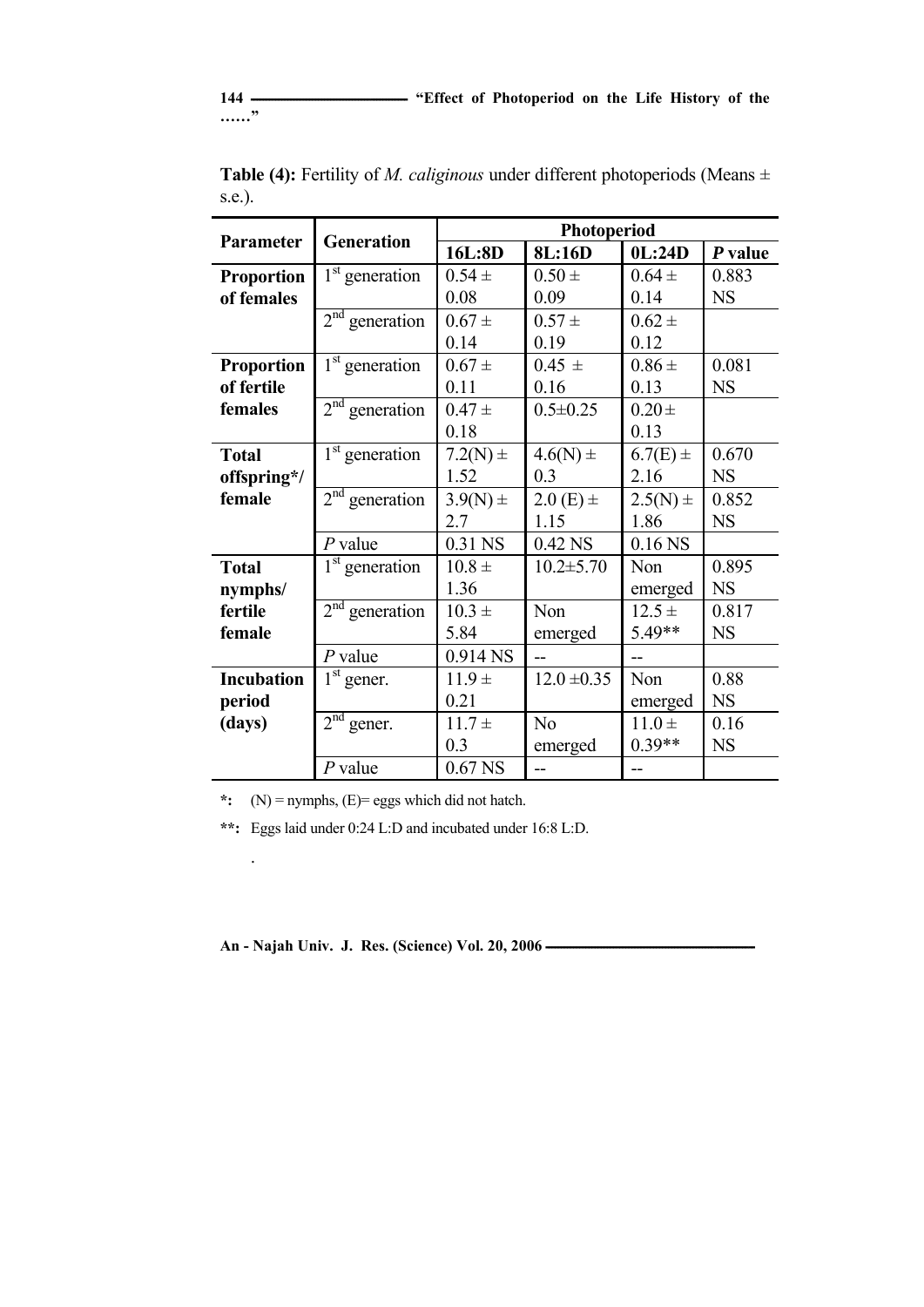#### **Discussion**

Photoperiod can have a profound influence on the regulation of insect populations, diapause and dispersal  $(9,3)$ . Also, because day-length is a predictable indicator of climatic change in the temperate zones, the photoperiodic response is considered as an adaptation for the synchronization of insect life histories with favourable seasons  $(12-13)$ .

Results of the present research showed that there was no significant effect of day-length on either the duration of development or adult longevity of *M. caliginosus* fed on greenhouse whitefly eggs at 25°C. However, an important effect was observed on the fertility of the predator. At 16L:8D female predator produced a viable offspring in two successive generations, but at 8L:16D, only the first generation produced a viable offspring and in the absence of light (0L:24D), no nymphs emerged, even from the first generation.

However, the results also showed that adult had successfully mated and eggs were laid even under continuous darkness, but when those eggs were kept for the incubation period under continuous darkness, non hatched and no nymphs emerged. Moreover, when in the second generation, when similar eggs were incubated at 16L:8D, they were able to develop and nymphs emerged with an incubation period similar to that of eggs laid by females reared in the 16L:8D photoperiod regime.

In conclusion, short day conditions, or continuous dark tended to cease embryonic development of *M. caliginosus,* whereas, long day conditions such as 16L:8 with long day conditions such as 16:8 L:D, stimulate egg hatching. Long photoperiods reported to induce reproduction by *Chrysoperla carnea* (Neuroptera: Chrysopidae)<sup>(10-11)</sup>, which is to some extent in agreement with our findings.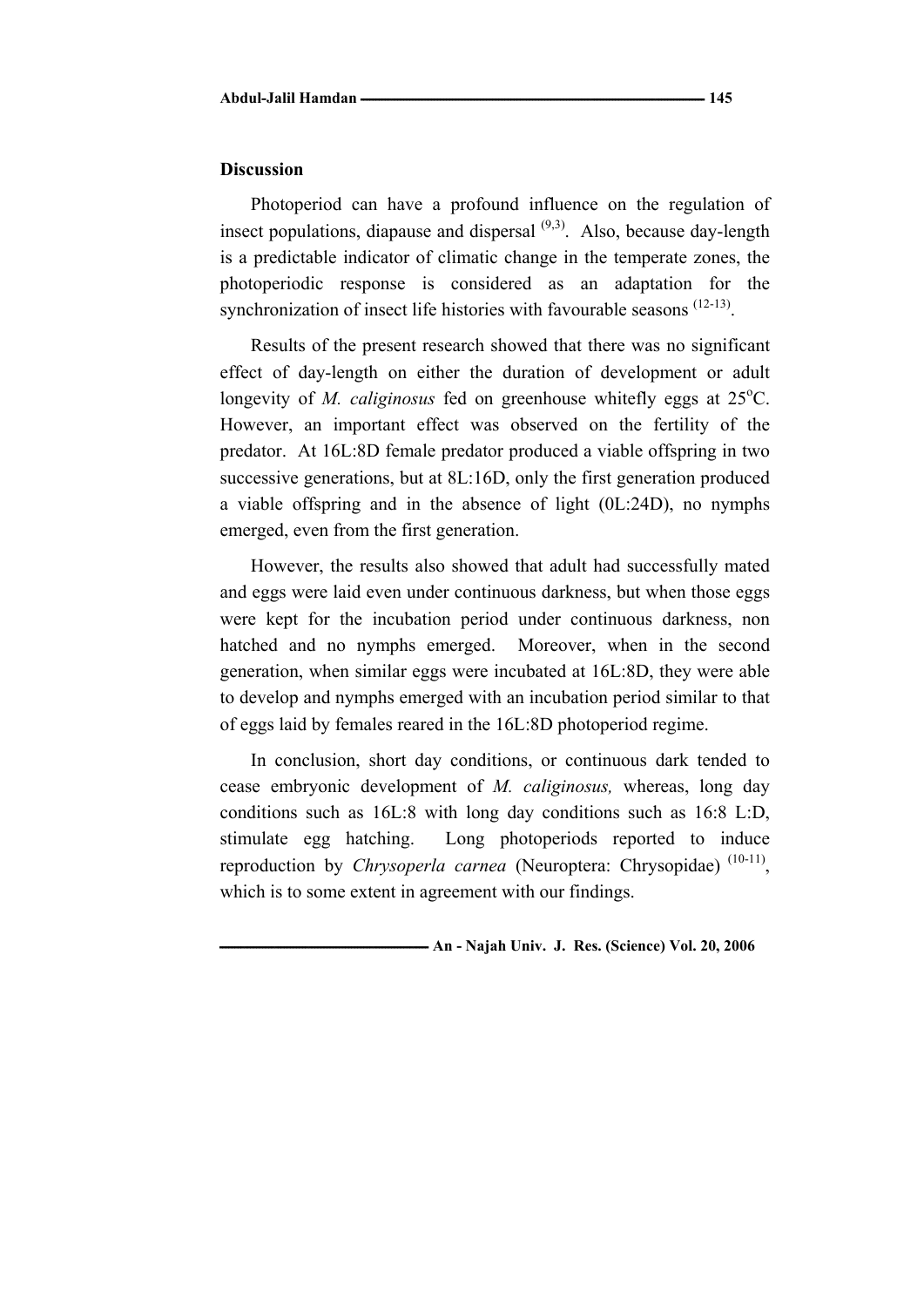**146 ـــــــــــــــــــــــــــــــــــــــــــــــــــ" Effect of Photoperiod on the Life History of the ……"**

Furthermore, results of the present research showed that *M. caliginosus* were able to consume greenhouse whitefly eggs under continuous darkness with a daily consumption rate significantly higher than that under either short day (8L:16D) or long day (16L:8D) regimes. These results are in general agreement with rate of consumption of the predatory bug, *Orius tristicolor* [Hemiptera: Anthocoridae] fed on *Tetranychus pacificus* McGregor<sup>(1)</sup>. In addition, same author reported that *O. tristicolor* consumed sufficient mites in the absence of light to develop in a period similar to other photoperiod treatments <sup>(1)</sup>. It is therefore suggested that *M. caliginosus* might had nocturnal tendency in feeding as its daily consumption all over it is life-time tended to increase with decreasing hours of light.

# **Conclusions**

- 1. Day-length had no significant effect on either nymphal mortality, duration of development or adult longevity of *M. caliginosus.*
- 2. The absence of light had no negative effect on the rate of consumption of *M. caliginosus* when fed on GHWF eggs. Indeed, the number of GHWF eggs consumed increased with decreasing photoperiod.
- 3. Long day regime (16L:8D) was found to be necessary for the development of the embryos during egg incubation as no hatching occurred under continuous dark, and hatching ceased in the second generation under short day regime (8L:16D).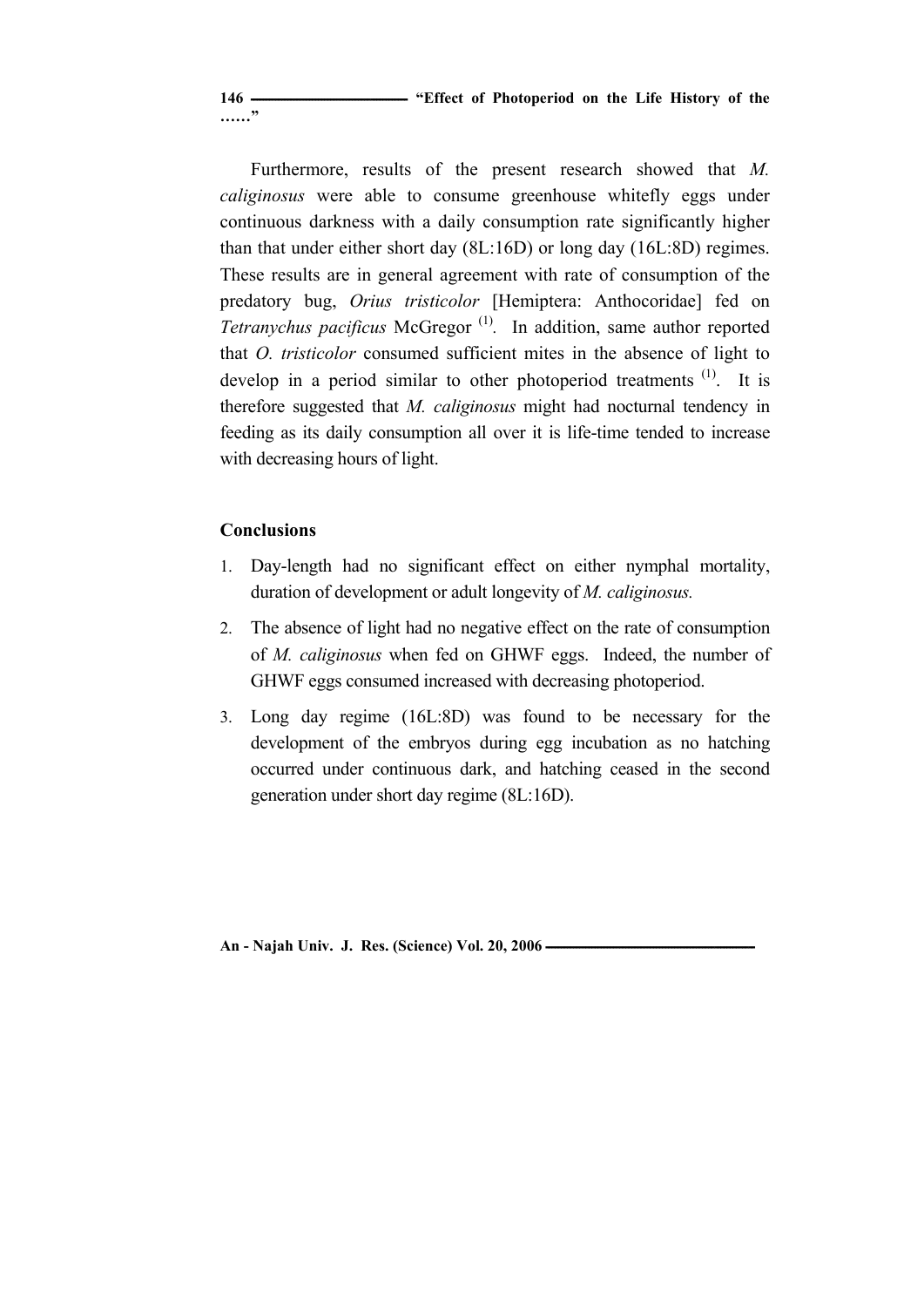#### **References**

- (1) Askari, A. and Stern, M., "Effect of temperature and photoperiod on *Orius tristicolor* feeding on *Tetranychus pacificus". J. Econ. Entomol.*, **65(1),** (1972), 132-135.
- (2) Banks, C.J., "The behaviour of individual coccinellid larvae on plants". *Brit. J. Anim. Behav.*, **5**, (1957), 12-24.
- (3) Beck, S.D., "*Insect Photoperiodism*". Academic New York, (1980), 288
- (4) Hamdan, A.J.S.**,** "Biological and Ecological Studies on the Predatory Bug *Macrolophus caliginosus* Wagner [Heteroptera: Miridae] as a Biocontrol Agent Against the Greenhouse Whitefly *Trialeurodes vaporariorum*  (Westwood) [Homoptera: Aleyrodidae]". Ph.D Thesis, Wye College, University of London, (1997). 254.
- (5) Hansen, L.S., "Introduction of *Aphidoletes aphidomyza* (Rond.) (Diptera: Cecydomyiidae) from an open rearing unit for the control of aphids in glasshouse". *IOBC/WPRS Bull.,* **VI(3),** (1983), 146-150.
- (6) Heidari, M., "Biological Control of Glasshouse Mealybug Using Coccinellid Predators". Ph.D. Thesis, Wye College, University of London,. (1989). 372
- (7) Kiyomitsu, I. and Nakata, T., "Diapause and survival in winter in two species of predatory bugs, *Orius sauteri* and *O. minutes. Entomol. Exper. Appl.* **89(3),**  (1998), 171-176.
- (8) Lees, A.D., "Environmental factors controlling the evocation and termination of diapause in the fruit tree red spider mite *Metatetranychus ulmi* Koch (Acarina: Tetranychidae)". *Anna. Appl. Biol.,* **40**, (1953), 449-486.
- (9) Palmer, J.O., "Photoperiodic control of reproduction in the milkweed leaf beetle, *Labidomera clivicollis". Physiol. Entomol.*, **8**, (1983), 187-194.
- (10) Tauber, M.J. and Tauber, C.A., "Adult diapause in *Chrysopa carnea*: stages sensitive to photoperiod induction". *J. Ins. Physiol.*, **16**, (1970a), 2075-2080.